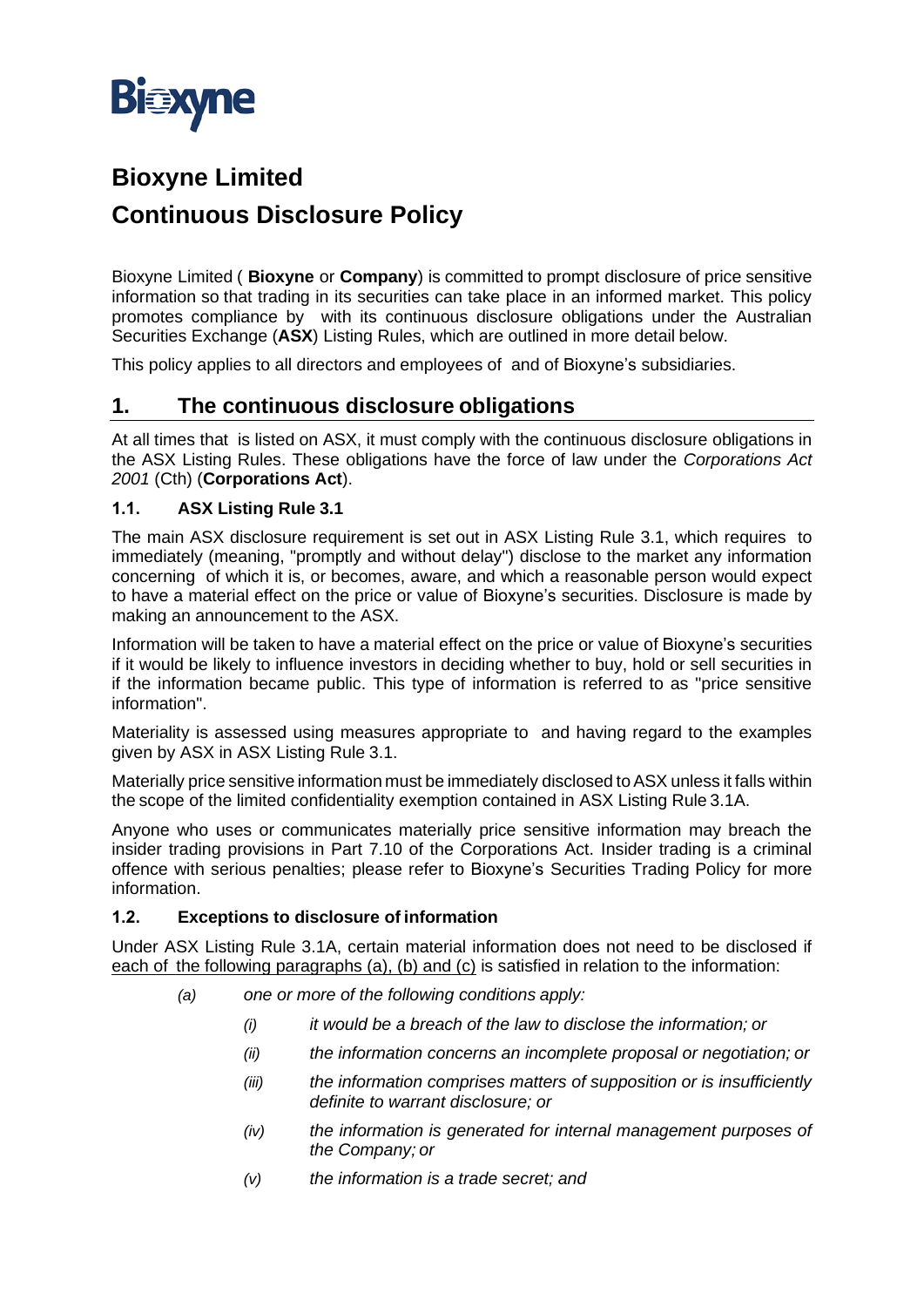

- *(b) the information is confidential and ASX has not formed the view that the information has ceased to be confidential; and*
- *(c) a reasonable person would not expect the information to be disclosed.*

If a member of Bioxyne's Disclosure Committee (see section [4](#page-2-0) below) believes that certain material information falls within the ASX Listing Rule 3.1A exemption, they should specify exactly why they consider it meets the criteria set out in (a), (b) and (c) above.

If certain material information is being withheld from immediate disclosure on the basis that it is confidential, then it is important that all necessary steps be taken to ensure that the information remains confidential. This includes not disclosing the information to third parties except on the basis of a written confidentiality undertaking.

### **2. Identifying and escalating price sensitive information**

Bioxyne's board of directors (the **Board**) has established systems for reporting and escalating information which may require disclosure. These are set out in later Clauses of this Policy. It is the responsibility of the Board and the Disclosure Committee (see section [4](#page-2-0) below) to decide whether information is price sensitive and whether an exception to disclosure applies.

Every member of Bioxyne's senior executive management team (that is, employees of who report directly to Bioxyne's Chief Executive Officer or Chief Operating Officer, as the case may be) is deemed a responsible officer for the purposes of this Policy (**Responsible Officer**). If you are a Responsible Officer, you are required to report all information which may require disclosure to a member of Bioxyne's Disclosure Committee, and must ensure the information is kept confidential and only known by those who need to know until it is released to the market. If you are not sure if information is price sensitive, err on the side of reporting it to the Disclosure Committee. You must also ensure that you implement appropriate procedures in your area of responsibility to ensure that all information that could be price sensitive is reported to you immediately.

Bioxyne's Chief Financial Officer will monitor Bioxyne's share price movements. If the Chief Financial Officer identifies circumstances where a false market may have emerged in securities, it must be reported to the Disclosure Committee.

It is a standing agenda item at all Board, committee and senior executive management team meetings to consider whether any matters discussed at the meeting should be disclosed to the market under Bioxyne's continuous disclosure obligation.

It is difficult to establish fixed guidelines for what information may be price sensitive. The following are examples of information which should be reported by Responsible Officers:

- major variations in Bioxyne's actual or expected:
	- o financial performance;
	- o clinical trial results; or
	- o regulatory approvals;
- a fundamental change in Bioxyne's strategic direction, or Bioxyne's product strategy;
- a possible acquisition or sale by of any material assets or the Company itself;
- entry into or the likely entry into or termination or likely termination of material contracts;
- a change in Bioxyne's capital structure or liquidity position;
- senior executive changes;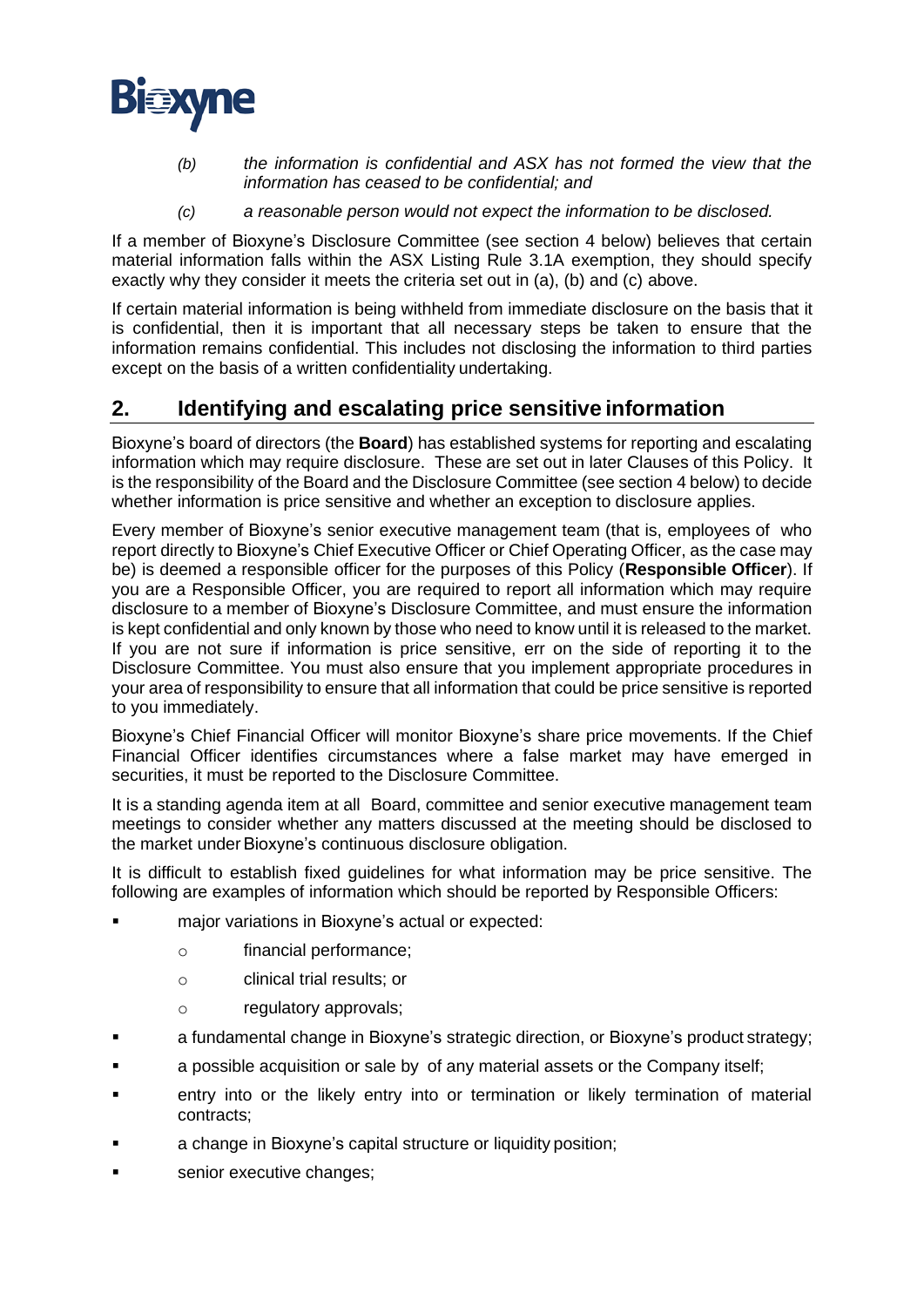

- a change in dividend policy;
- a material legal claim by or against; and
- any other unexpected liability, which has not been released to the market.

The ASX Listing Rules require price sensitive information to be disclosed immediately once becomes aware of it (unless the limited legal exception applies as described above). This means that a Responsible Officer should treat potentially price sensitive information as extremely urgent and immediately report it to a member of the Disclosure Committee.

### **3. Issuing market releases**

Bioxyne discloses price sensitive information by way of a release to the ASX (**Market Release**).

Bioxyne must give all Market Releases to the ASX before release to the media or publication on Bioxyne's website. The Company will not release any information publicly that is required to be disclosed through ASX until the Company has received formal confirmation of its release to the market by ASX. Information must not be given to the media or others before it is given to ASX, even on an embargo basis.

The Company must ensure that a copy of all material Market Releases are promptly given to each member of the Board after they have been released.

A Market Release must be timely, accurate, balanced and expressed in a clear and objective manner that allows investors to assess the impact of the information when making investment decisions and must not be made other than in accordance with this policy. If any material information disclosed to the market becomes incorrect, the Company must release an announcement correcting or updating the information.

### <span id="page-2-0"></span>**4. Role of the Disclosure Committee**

The Board is responsible for compliance with Bioxyne's continuous disclosure obligations. To support this primary responsibility and provide assurance, the Board has established the Disclosure Committee.

The members of the Disclosure Committee are Bioxyne's Chairman, the Audit Committee Chair and the Company Secretary. Two members of the Disclosure Committee, including the Chairman, constitute a quorum.

Once a member of the Disclosure Committee becomes aware of potentially price sensitive information, the Disclosure Committee will:

- assess whether the information should be disclosed to the market;
- determine the substance and the timing of any market disclosure;
- if market disclosure is necessary, review the Market Release for accuracy and completeness, and either approve the Market Release or recommend it to the Board for approval in accordance with section [5](#page-3-0) below; and
- determine whether it is necessary to request a trading halt (see section [9](#page-5-0) below).

For administrative convenience only, Bioxyne's Company Secretary is primarily responsible for overseeing and coordinating all communications with the ASX and will act as disclosure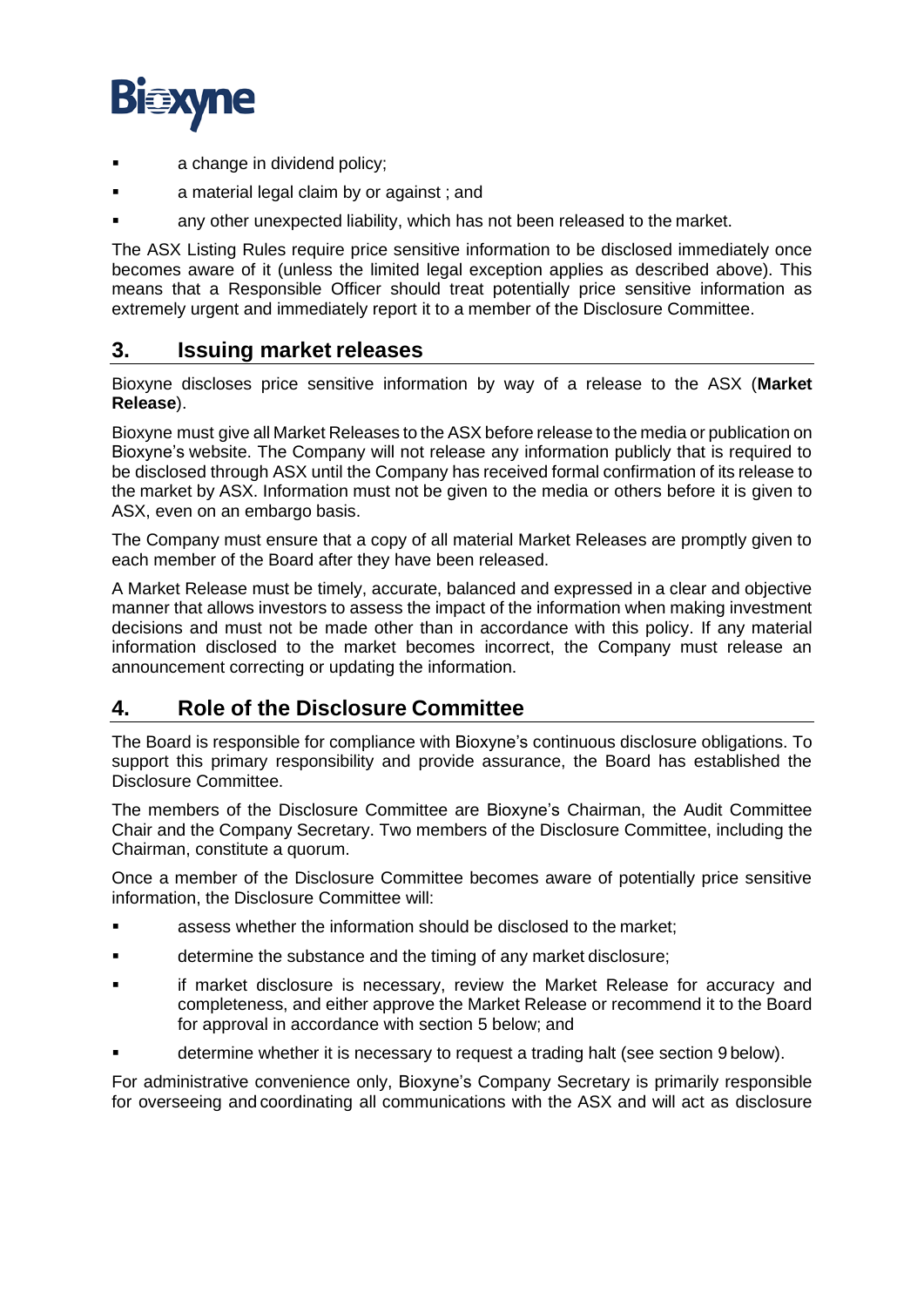

officer for the purpose of this policy (**Disclosure Officer**). The Disclosure Officer is responsible for the implementation, operation and monitoring of this policy, in particular:

- liaising with the ASX in relation to continuous disclosure issues;
- overseeing and coordinating the disclosure of information to the ASX;
- ensuring that Board members are promptly provided with a copy of all announcements made to the ASX;
- monitoring compliance with this policy;
- maintaining a record of discussions and decisions made in relation to disclosure issues by the Board and a register of announcements made to the ASX; and
- periodically reviewing Bioxyne's disclosure procedures with reference to the ASX Listing Rules and the Corporations Act and recommending any necessary changes.

### <span id="page-3-0"></span>**5. Matters requiring additional approval**

Where a Market Release relates to the following significant matters, approval will be obtained in advance from the Board, to the extent possible while complying with Bioxyne's continuous disclosure obligations:

- a material acquisition or disposal;
- takeovers, mergers, de-mergers, restructures, schemes of arrangement and all other transactions involving a transfer of control;
- a significant change in the nature or scale of Bioxyne's activities;
- share buybacks and capital reductions;
- equity capital raisings or issuing material debt;
- material market updates, including earnings guidance or other releases regarding forecasts, or Bioxyne's future prospects;
- interim and final results:
- dividend policy and dividend determinations;
- any matter about which directors make a recommendation to shareholders; and
- any other matter that the Board determines to be a significant matter.

Unless the Board resolves otherwise, the Disclosure Committee may authorise non-material changes to Market Releases previously approved by the Board. The Disclosure Committee may approve a Market Release about a significant matter where that release states that has no information to disclose about that matter.

If the Disclosure Committee believes that a Board meeting to consider a proposed Market Release about a significant matter cannot be convened within a timeframe that would allow to comply with its continuous disclosure obligations:

- the Disclosure Committee will seek approval of the proposed Market Release from the Chairman or, where the Chairman cannot be contacted, the Chair of the Audit and Risk Management Committee; or
- if both the Chairman and the Chair of the Audit and Risk Management Committee cannot be contacted within the required timeframe, the Disclosure Committee will:
	- o approve the release for disclosure to the market, and immediately provide it to each member of the Board; or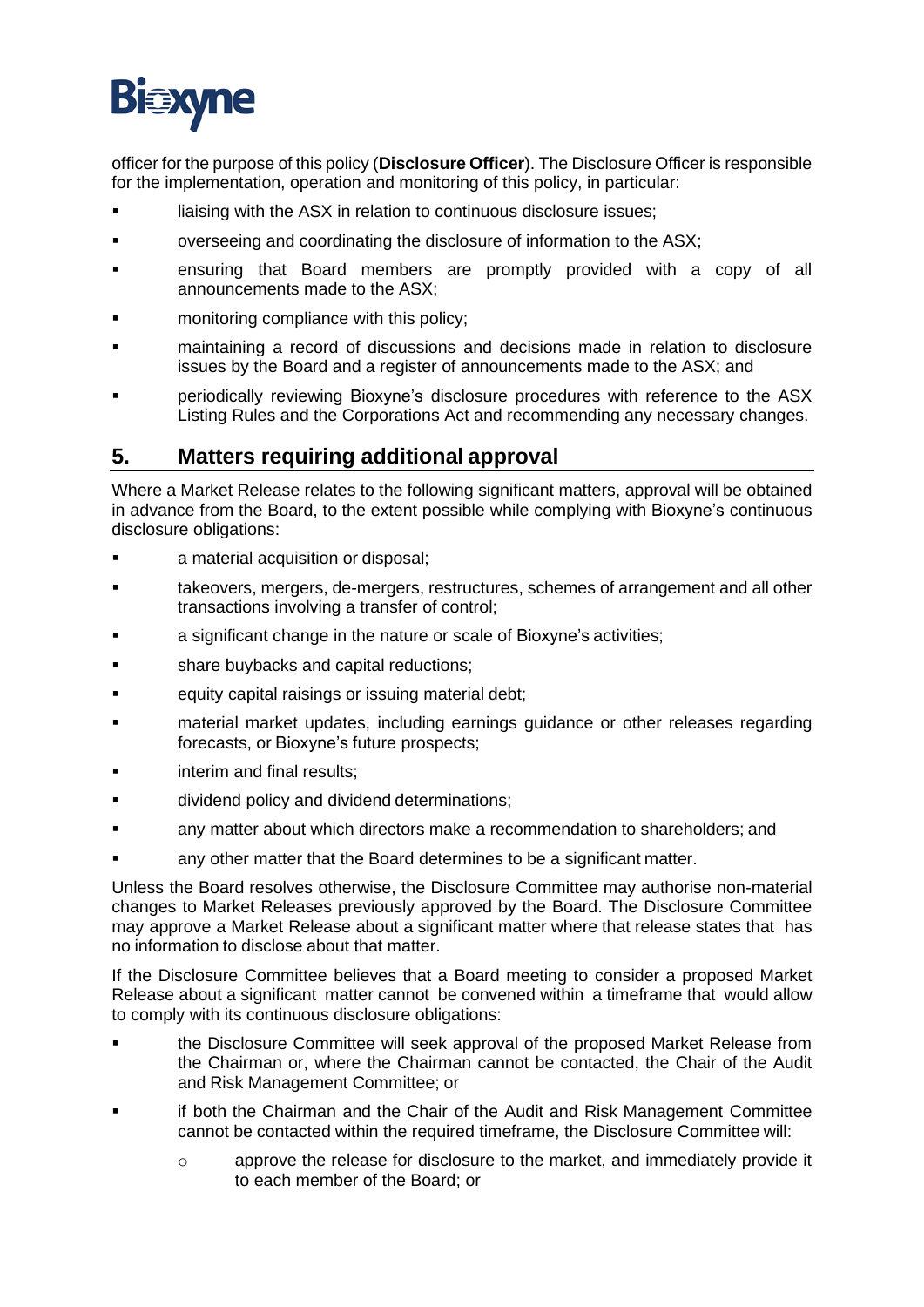

o request a trading halt until the Board can meet or the Chairman of the Board or the Chair of the Audit and Risk Management Committee can be contacted.

### **6. Disclosure matters generally**

#### **6.1. Dealing with analysts**

The Company must ensure that it does not give analysts or other select groups of market participants any material price sensitive non-public information at any time, for example, during analyst briefings, answering analysts' questions or reviewing draft analyst research reports. It is permissible to clarify or correct any errors of interpretation that analysts make concerning already publicly available information, but only to the extent that the clarification or correction does not itself amount to giving the analyst material non-public information (such as correcting market expectations about profit forecasts).

In order to preserve transparency and confidence in the Company's disclosure practices, all information given to analysts at a briefing, such as presentation slides, should also be given to the Disclosure Officer for immediate release to ASX and then posted on the Company's website. If commentary revealing additional price-sensitive information beyond that contained in the slides is likely to be given in association with presentation of the slides, then additional notes outlining this information should be included when the presentation is released. The information must always be released to ASX before it is presented at the briefing.

Slides from other public speeches by a director or senior manager of the Company, such as at an industry seminar, which relate to the Company or its business should also be made available in this way to allow the Disclosure Officer to consider if it contains new material price sensitive information which should be disclosed.

All dealings with analysts should be carefully monitored by the representatives participating in those dealings to ensure that material non-public information is not inadvertently disclosed, and if this occurs the Company must immediately consider if that information requires disclosure to ASX.

#### **6.2. Market speculations and rumours**

If an employee becomes aware of any market speculation or rumours of which the members of the Disclosure Committee may not be aware, these should be reported to a member of the Disclosure Committee immediately.

#### **6.3. False market**

If ASX considers that there is, or is likely to be, a false market in the Company's securities and asks the Company to give it information to correct or prevent a false market, the Company must immediately give ASX the information needed to correct or prevent the false market, or to request a trading halt until such time that the information is available for release to the market..

#### **6.4. Media**

Where an officer, executive or employee of the Company is approached by the media or other external parties with respect to providing any information about the Company, the general policy to be observed is a "no comment" policy, and that employee will also notify the member of the Disclosure Committee as soon as possible.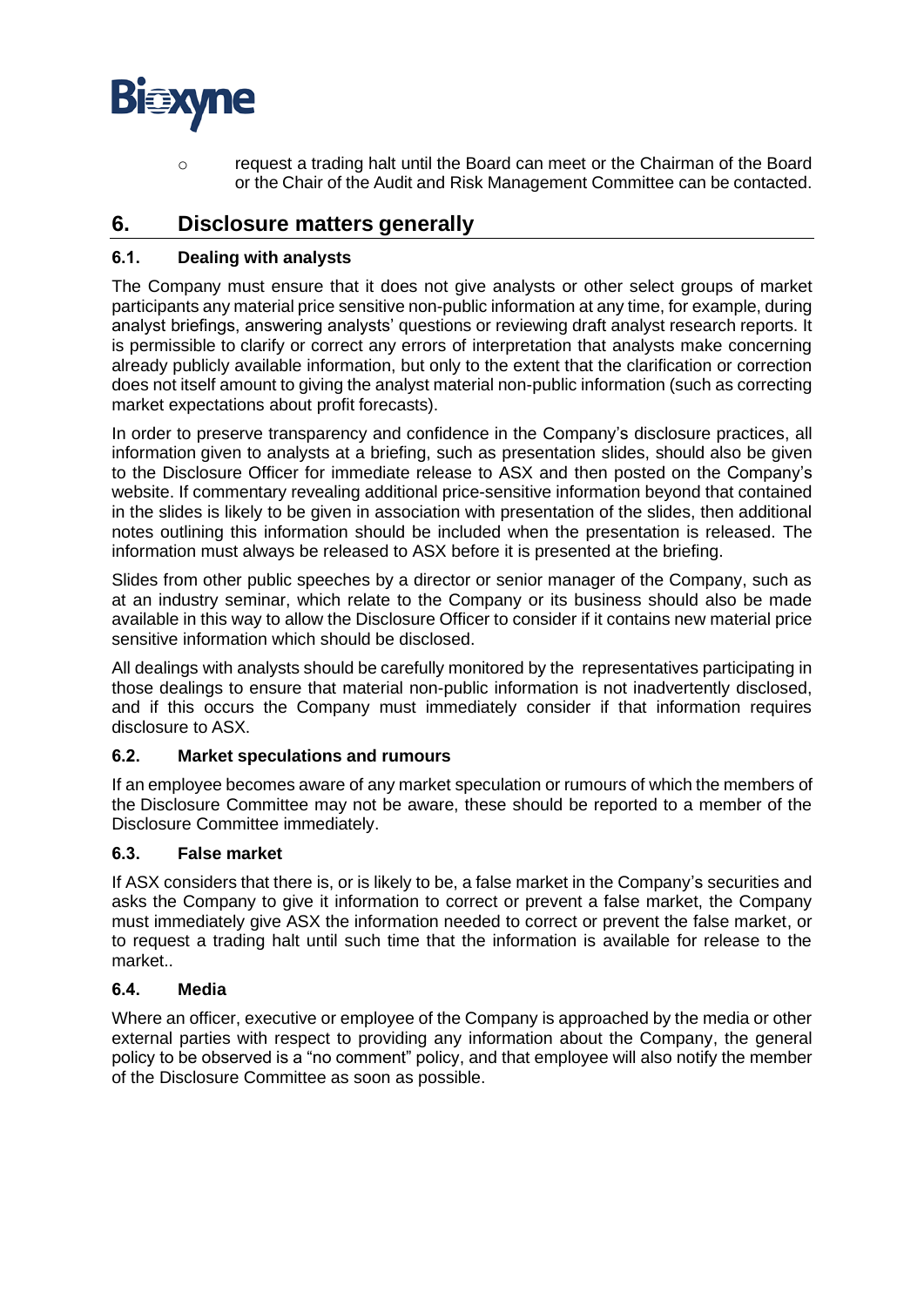

### **7. Communications with the investment community and shareholders**

In communications with the investment community and shareholders, only publicly available information and information which is not price sensitive is referred to or provided. All briefing or presentation materials for market analysts or shareholders must be approved by the Disclosure Committee. Subject to the continuous disclosure obligation, will not comment on rumours or market speculation. A copy of the presentation materials, once approved by the Disclosure Committee, will be released on the ASX Market Announcements Platform ahead of the presentation.

If a matter that might constitute previously undisclosed price sensitive information is actively discussed by representatives in a briefing, it must be immediately referred to the Disclosure Committee. All briefing and presentation materials which contain previously undisclosed price sensitive information will be disclosed to the ASX before being communicated outside .

To prevent inadvertent disclosure of price sensitive information, during the periods between the end of Bioxyne's financial reporting periods and the release of results, and the two weeks prior to the Annual Meeting, there should be no discussion of financial information or financial performance with people outside .

Any questions or enquiries from the investment community or shareholders should be referred to the Chief Financial Officer.

The "Investor Centre" section of Bioxyne's website provides shareholders and other interested stakeholders with access to relevant public information including market releases, annual and interim reports, annual meeting materials and media releases.

### **8. Authorised spokespersons**

In general, the only people authorised to speak on behalf of Bioxyne are the Chairman, and any other person authorised by the Board. Such authorisations would usually relate to a particular release only. The authorised spokespersons must not provide any price sensitive information unless it has already been announced to the ASX.

### <span id="page-5-0"></span>**9. Trading halts**

may request a trading halt to prevent trading in Bioxyne's securities taking place on an uninformed basis, to correct or prevent a false market, or to otherwise manage the continuous disclosure obligations.

Examples where this may happen include:

- if confidential price sensitive information about is inadvertently made public, Bioxyne may need to consider a trading halt to prepare an appropriate Market Release;
- prior to a press conference or briefing being held in advance of a formal announcement; or
- to prevent an uninformed market pending the announcement of the price sensitive information.

Decisions about trading halts will be made by the Board. If the Board is unable to convene, the decision will be made by the Chairman or the Chair of the Audit and Risk Management Committee (if contactable).